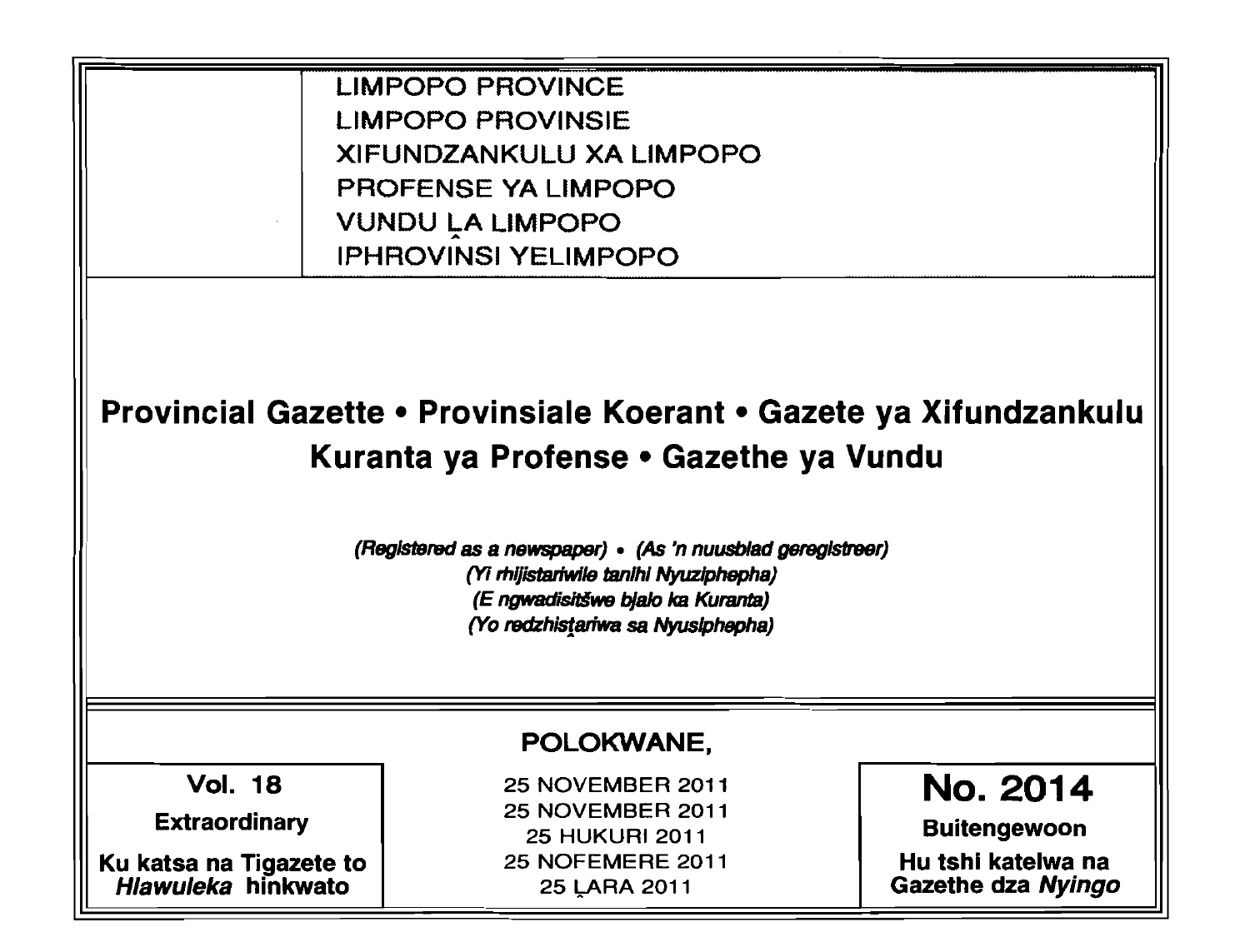#### **IMPORTANT NOTICE**

**The Government Printing Works will not be held responsible for faxed documents not received due to errors on the fax machine or faxes received which are unclear or incomplete. Please be advised that an "OK" slip, received from a fax machine, will not be accepted as proof that documents were received by the GPW for printing. H documents are faxed to the GPW it will be the sender's responsibility to phone and confirm that the documents were received in good order.** 

**Furthermore the Government Printing Works will also not be held responsible for cancellations and amendments which have not been done on original documents received from clients.** 

### **CONTENTS • INHOUD**

No. *Page Gazette*  No. No.

#### **GENERAL NOTICE**

391 Local Government: Municipal Structures Act (117/1996): By-elections in Ward 10 of Elias Motsoaledi Local Municipality ................................................................................................................................................................... . 3 2014